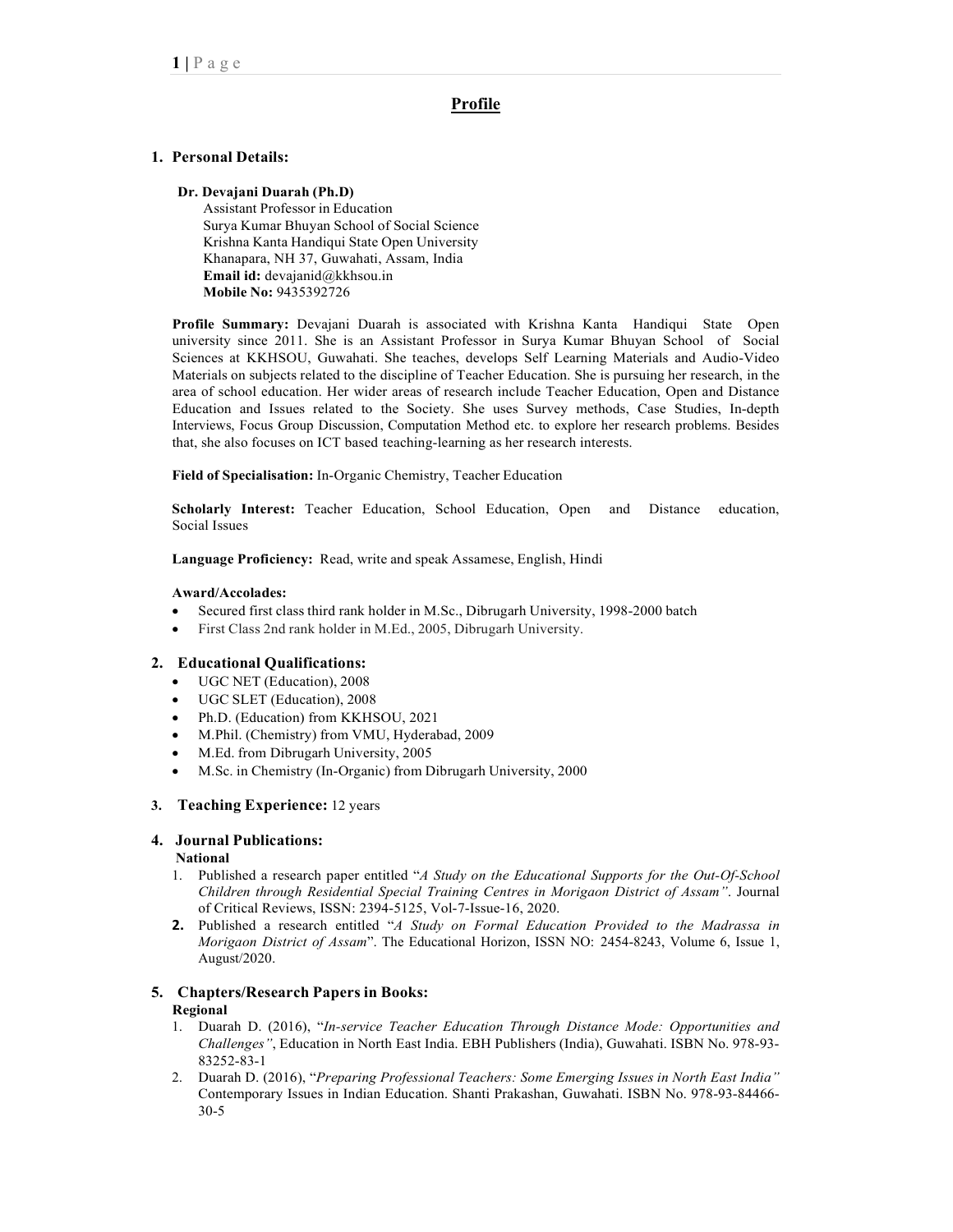- 3. Duarah, D. (2018), "Present Scenario of Elementary Teacher Education in Assam in the Context of RTE Act, 2009 and RTE (Amendment) Act, 2017". Aaloran. Purbayan Publication, Guwahati. ISBN No. 978-81-92955-43-8
- 4. Duarah, D. (2019), "ICT Enabled Teacher Training: A Study on initiative of NIOS for D.El.Ed. programme". Teacher Education and Beyond. Purbayan Publication, Guwahati. ISBN No. 978-93- 88593-39-7

# 6. Other Publications:

## Articles/chapters in Newspapers/magazines/Others:

1. The paper titled "A Collaborative Model of Pandemic Preparedness in Rural Areas of Assam with Special Reference to Covid-19: Role of Government Machineries, Public Representatives & the Community", which was presented on the International Online Conference organised by KKHSOU in collaboration with CEMCA has been accepted by the Assam State Disaster Management Authority (ASDMA), Govt. of Assam as a policy document to be adapted in case of other Natural Disasters as well.

## 7. Seminars/Conferences attended:

## National:

- 1. Presented a paper in the National Seminar on "Challenges of Quality Assurance in Higher Education with special reference to North-Eastern Region" titled " A Study on Quality Assurance through Distance Education Mode with special reference to KKHSOU" organised by Nowgong College, Nagaon, Assam on  $25<sup>th</sup>$  &  $26<sup>th</sup>$  July,  $2012$
- 2. Presented a paper in the National Seminar on "Education in the North East India: Status and Perspectives" titled " In-service Teacher Education through Distance Mode" organised by NEHU, Shillong on 3rd and 4<sup>th</sup> Sept, 2013
- 3. Contributed a paper (as joint author) in the National Seminar on The Context of Lifelong Learning in Higher Education on "Women Empowerment: Role of Education through Open and Distance Learning (ODL) System" organised by Bajali College, Barpeta, Assam on 5<sup>th</sup> and 6<sup>th</sup> Sept, 2013
- 4. Contributed a paper (as joint author) in the National Seminar on "Open and Distance Learning in India: Present Status and Future Prospects", titled "The Study Habits among learners in the distance mode Education with regard to gender and locality: A study in KKHSOU "organised by STRIDE, IGNOU, 29th & 30th Sept, 2015
- 5. Participated in the "National Conference on Social Sector Development and Governance Issues in the North-East" organized by KKHSOU,  $28<sup>th</sup>$  &  $29<sup>th</sup>$  November 2015.
- 6. Participated in the one-day seminar on "The State of Affairs of Khadi Ydyog in Assam" organised by KKHSOU & KVIC, Guwahati & NIRD-PR, NERC on 2nd October, 2018
- 7. Attended the one-day National Seminar on "Art Pedagogy: Past, Present & Future" organised by GAG & KKHSOU on 31st March, 2019
- 8. Presented a paper in National Seminar on Gender Sensitisation in India's North East: Issues and Challenges, entitled "Women in Informal Sector: A Case Study on Women Street Vendors of Guwahati's Beltola Market organised by KKHSOU on  $5<sup>th</sup>$  &  $6<sup>th</sup>$  March 2020.
- 9. Attended a Webinar on "ICT Based Teaching during Pandemic" organized by G C Paul College of Education, Assam on 16th May, 2020.
- 10. Attended a webinar organized by BAOU Gujarat, on the topic "Relevance and importance of Open and Distance learning in present time" on 6th June, 2020
- 11. Presented a paper in the National Seminar on Online Teaching-Learning: Issues and Challenges entitled "Issues and Challenges in providing Educational Support to the students of Special Training Centres during Covid-19 Pandemic Period" organised by Women Librarian's Association of Assam on 3-4 September, 2020.

## International:

- 1. Presented a paper titled, "Elementary Teacher Education in Assam: Current Issues" at International Seminar on New Horizons in Teacher Education organised by West Bengal University of Teacher Training, Educational Planning and Administration, Kolkata on 15<sup>th</sup> & 16<sup>th</sup> January, 2018
- 2. Participated in the International Conference on "Developmental Interventions and Open Learning for Empowering and Transforming Society" organised by KKHSOU 16-17 Dec, 2017
- 3. Presented a paper in the International online Conference on "Teaching learning in the time of Pandemic: Role of Online learning organized by KKHSOU", titled "A Collaborative Model of Pandemic Preparedness in Rural Areas of Assam with Special Reference to Covid-19: Role of Government Machineries, Public Representatives & the Community" in collaboration with CEMCA, 21st -22nd April, 2020.
- 4. Attended a webinar "Commemorating 75<sup>th</sup> Anniversary of the Victory of the soviet People in the great Patriotic War", Indian Association of Teachers of Russian Language and literature in collaboration with KKHSOU on 8<sup>th</sup> May, 2020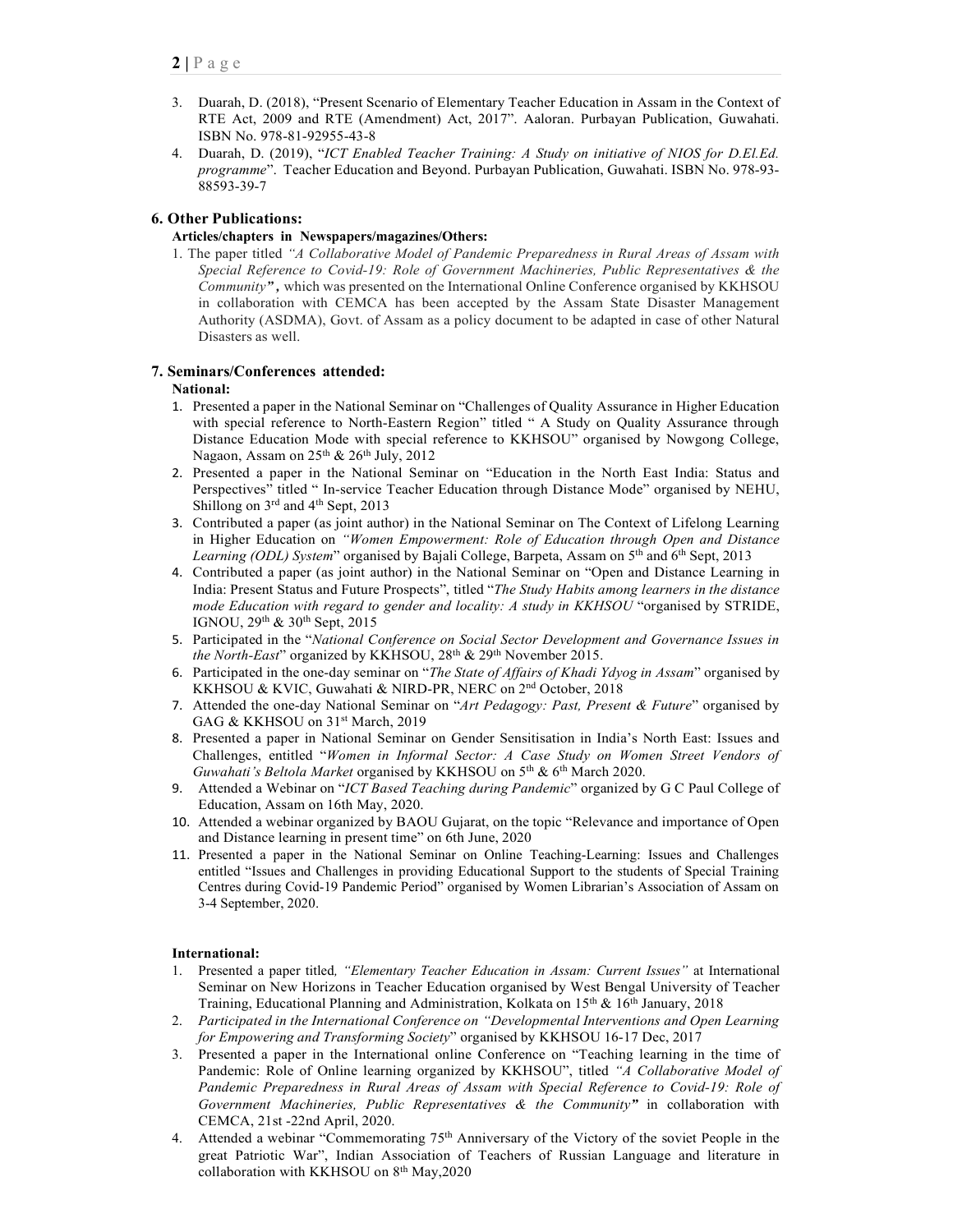## 8. Workshops/Training Programmes attended:

- 1. Attended a workshop on "SLM writing and Research Methodology" organized by KKHSOU, Guwahati in collaboration with Distance Education Council, New Delhi, March 2013.
- 2. Attended a workshop titled "An interactive workshop for the co-ordinators of the Study Centres of KKHSOU running the D.El.Ed. programme", organised by KKHSOU & SSA on 22<sup>nd</sup>June, 2014
- 3. Attended a Workshop on "Open Educational Resources for Development" organized by Commonwealth Educational Media Centre for Asia, New Delhi in collaboration with KKHSOU, October 2014, Guwahati.
- 4. Attended a workshop on "Development of SLM on Elementary English, Elementary Mathematics and Elementary Science for content writers of D.El.Ed. Programme, KKHSOU" organised by KKHSOU & TESS-India on 12<sup>th</sup> Feb, 2015
- 5. Attended a workshop on "Teacher Development" organised by KKHSOU & TESS-India on 14th Dec, 2015
- 6. Attended a workshop on "Orientation on Regulation 2014 & Curriculum Framework for Teacher Education Programme Through Open & Distance Learning", organised NCTE, New Delhi, at IDOL, Gauhati University, 21st & 22nd March, 2015
- 7. Attended a workshop on "Anger and Stress Management" organized by KKHSOU, 23rd 24<sup>th</sup> July 2016, at Cotton College, Guwahati.
- 8. Attended a Workshop on "Techniques and skill development on Question paper setting" on 21 April, 2017 organized by KKHSOU.
- 9. Attended a Workshop on "Development of MOOCs using OER" on  $4<sup>th</sup>$  May 2017 organized by KKHSOU.
- 10. Attended a workshop on "Training on Participatory Tools and Techniques for Rural Development" organised by NIRD & PR, Hyderabad from  $3<sup>rd</sup>$  to  $8<sup>th</sup>$  July, 2017
- 11. Attended a workshop on "Training of Trainers on Gender Equity" organised by RGNIYD & KKHSOU from 7<sup>th</sup> to 9<sup>th</sup> January, 2018
- 12. Attended a two-day workshop and training programme organized by the Centre for Quality Assurance (CIQA) of KKHSOU "Skills required in preparing the Self learning materials (SLM)", 18th and 19th November, 2018
- 13. Attended one day workshop on "Moving towards Choice Based Credit System (CBCS) and the NAAC's Assessment and Accreditation by KKHSOU: A Road Map" on 5<sup>th</sup> March, 2018, KKHSOU Headquarter, Patgaon, Rani.
- 14. Attended two-day workshop on "Adoption and Development of MOOCs" on 28<sup>th</sup> and 29<sup>th</sup> June, 2018, KKHSOU, IIBM, Guwahati
- 15. Attended 3-days workshop on "Development of E-content and Facilitation of On-line Learning through MOODLE LMS including Mobile App" organised by KKHSOU & CEMCA, New Delhi from  $26^{th}$  to  $28^{th}$  October, 2018
- 1. Attended a workshop on 'Intellectual Property Rights (IPR)' organized by KKHSOU on 13th August, 2019
- 2. Attended one day workshop on "Training Programme on Organisation wide Quality Management" organised by KKHSOU on 1<sup>st</sup> November, 2019
- 3. Participated in a three days workshop on "Development of E-content and Facilitation of Online Learning through Moodle LMS including Mobile App" organised by KKHSOU in collaboration with CEMCA at Guwahati on 21<sup>nd</sup> to 23<sup>rd</sup> February, 2020.
- 4. Attended online training on "E-content creation and E-learning through MOOCs" organized by department of Library and Information Sciences in association with Assam College Librarians' Association (ACLA) on  $4<sup>th</sup>$  June, 2020
- 5. Three-day training programme on "Online Training of Academic Counsellors of ODL KKHSOU" jointly organised by CEMCA and KKHSOU from June 16-18, 2020.
- 6. Completed 4-day Online workshop on Capacity Building of Teaching and Academic Staff of KKHSOU on 'Development of MOOCs for ODL Learners', (IST: 10:30 AM-1:30 PM)22-25 June 2020.

## 9. Professional Programmes Completed:

- 1. Successfully completed the UGC sponsored Orientation Programme, HRDC Gauhati University,  $7<sup>th</sup>$ Feb to 6<sup>th</sup> March, 2018
- 2. Successfully completed the UGC sponsored Refresher Course in Teacher Education from HRDC Gauhati University, 27th Feb to 19th March, 2019
- 3. Successfully completed a seven-day Faculty Development Programme (FDP) on "OPEN SOURCE TOOLS FOR RESEARCH" through LMS held from 08- 14 June, 2020, under the MHRD-